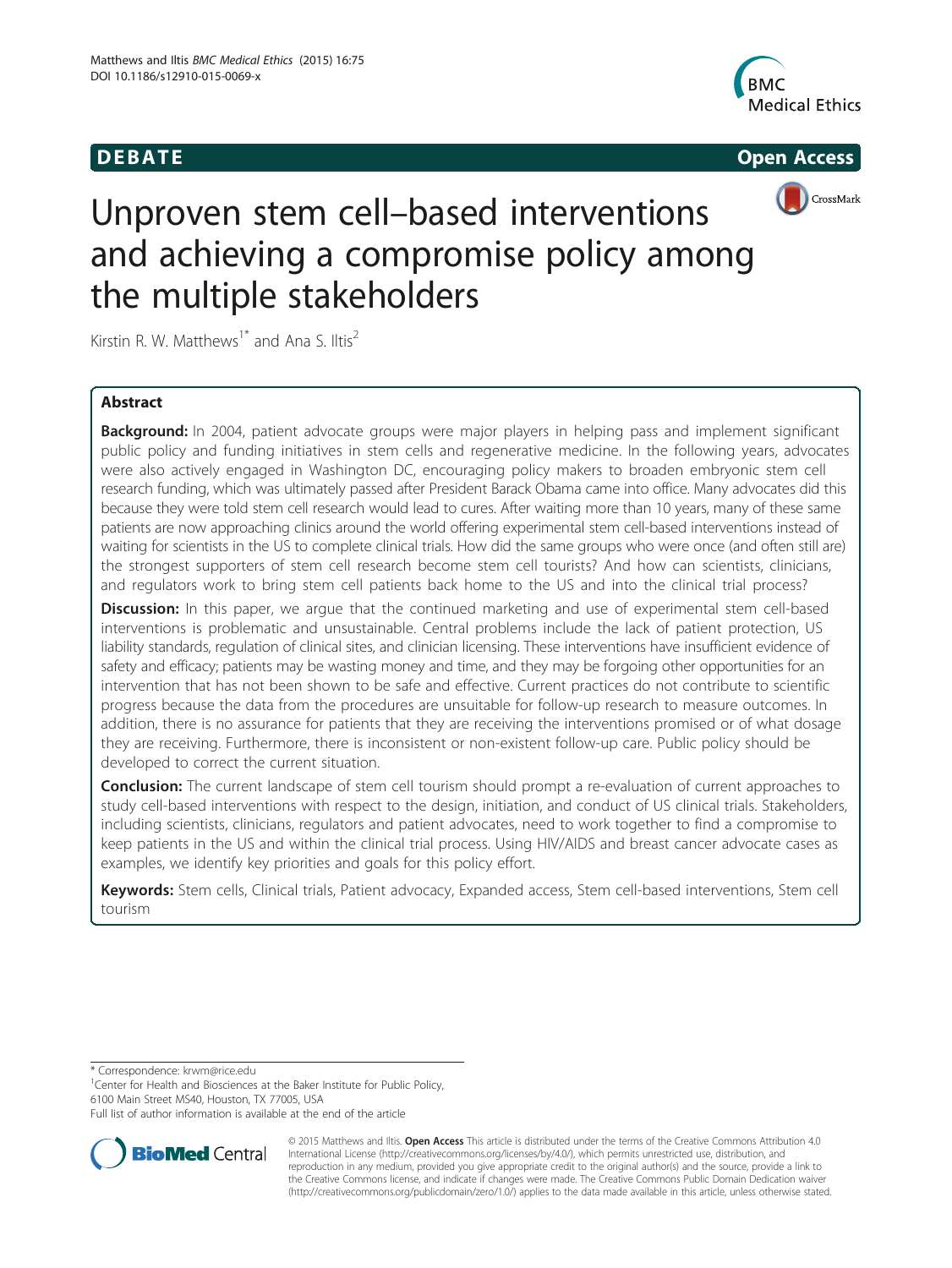# Background

Significant public debate about stem cell (SC) research started in 1998 after the first human embryonic SC line was first successfully grown in a lab [\[1](#page-8-0)]. Heated debates occurred during the presidential elections in 2000 and 2004 about expanding federal funding for embryonic SC research and increasing the number of embryonic SC lines eligible for this funding. Scientists strongly advocating for more funding and less regulation were joined by a large number of patient advocate groups, such as the Juvenile Diabetes Research Foundation (JDRF) and the Michael J. Fox Foundation for Parkinson's disease. Numerous grassroots organizations joined the efforts as well as business leaders such as Robert Klein, whose efforts in California helped pass Proposition 71 that created the California Institute of Regenerative Medicine (CIRM). Scientists and patient advocates promoted the research and therapeutic potential of all SC types to treat debilitating diseases. Media coverage regularly extolled the promises of SC research [[2\]](#page-8-0).

Unfortunately, the growing publicity on the field had negative consequences—unproven SC-based intervention (SCBI) clinics flourished. Starting in the mid-2000s, clinics began exploiting the popularity of SCs to market and selling SCBIs which have not undergone clinical trials. Clinics emerged claiming to cure diseases ranging from autism to multiple sclerosis [\[3](#page-8-0)–[5\]](#page-8-0). While some patients find clinics within the US offering unproven SCBIs, many travel abroad, often to countries with less developed medical infrastructures and regulatory oversight, a concept or practice often referred to as SC tourism.

Patients frustrated by what they saw as the slow progress of science and desperate for a cure began paying for access to unproven interventions despite strong discouragement from scientists and doctors [\[3](#page-8-0), [6](#page-8-0)–[9](#page-8-0)]. Although clinical trials utilizing SCs have increased, the majority are still in the safety-testing stage involving a limited number of patients [[10](#page-8-0)]. And many patients have conditions that are not part of a current SC trial. Other patients want more than research; they hope for a cure or at least an opportunity for some improvement now [[9\]](#page-8-0). Clinic advertisements successfully use a "rhetoric of hope" to appeal to patients, and patients respond positively when probed by researchers saying the experience increases their happiness and hope in the future [\[9](#page-8-0)]. Even more shocking is that many SC tourism patients are minors, under the age of 18 (more than 40 % by some calculations) who had limited ability to participate in the decision-making process [\[7](#page-8-0), [8](#page-8-0)]. Although we cannot know truly what is being offered by which clinics and the number of patients who travel to obtain SCBIs, there is evidence that SC tourism is a substantial and increasing industry [[5](#page-8-0), [11](#page-8-0)–[14](#page-9-0)]. And it is still increasing, despite efforts to combat it [\[15\]](#page-9-0).

As early as 2008, scientists and policy scholars became concerned about the negative impact these clinics would have on patients as well as the field [[16](#page-9-0)–[19](#page-9-0)]. For patients seeking SCBIs, the costs and risks associated with SC tourism are significant [\[3](#page-8-0)]. The average cost is \$47,000 per treatment, but clinics charge from \$3500–\$400,000, and often require travel, which adds to the expense [\[20](#page-9-0)]. If patients are harmed from the procedure, it is unclear in the US whether or not third party payers will cover the cost of treating side-effects [\[21\]](#page-9-0).

Patients seeking unproven SCBIs may not be adequately informed about the risks associated with these interventions and the very limited prospect of benefit [\[22](#page-9-0)–[24](#page-9-0)]. In fact, opinion polls indicate the public believes the benefits outweigh perceived risks [[25\]](#page-9-0). Patients' hope for improvement may be a powerful factor in decision making and they may not be dissuaded by information about the lack of safety and efficacy data [\[8](#page-8-0), [26, 27](#page-9-0)]. Clinics in the US most commonly offer treatments related to pain management or improved healing of an existing injury although there is no strong scientific evidence that these treatments are beneficial [[28\]](#page-9-0). Clinics overseas offer more extensive interventions, culturing autologous SCs or even injecting human embryonic SCs. As a result, several patients have developed serious conditions or died from unregulated procedures. An Israeli boy with a rare genetic brain disease developed tumors after obtaining fetal SC injections in Russia and a girl treated in Costa Rica for multiple sclerosis experienced catastrophic demyelinating encephalomyelitis following a stem cell transplantation [\[29, 30](#page-9-0)]. A woman with lupus nephritis died in 2010 after receiving a SC procedure in Bangkok [[31](#page-9-0)]. And a clinic in Germany, XCell Center, was shut down after the death of a Romanian baby after SC injections into the brain [\[32\]](#page-9-0).

It is often unclear, even to the patients, what cells are being provided, if the procedure has been standardized and what effects it has in both the short- and longterm. This can render patients ineligible to receive other treatments or participate in future clinical research [[23\]](#page-9-0). The lack of follow-up post-treatment also makes it impossible to identify long-term risks. Providing unproven SCBIs without adhering to a protocol and systematically collecting data leaves scientists and the public with little to no useful new knowledge about the safety and efficacy of these interventions and undermines the interests of future patients [[22\]](#page-9-0). Even when clinics claim to be conducting research, the rigor and reliability of their data are questionable [\[24](#page-9-0)]. Most clinics offer testimonials by alleged patients and clinic representatives as data, which do not provide reliable evidence necessary to advance the field [\[5\]](#page-8-0). SC tourism undermines the interest of future patients causing research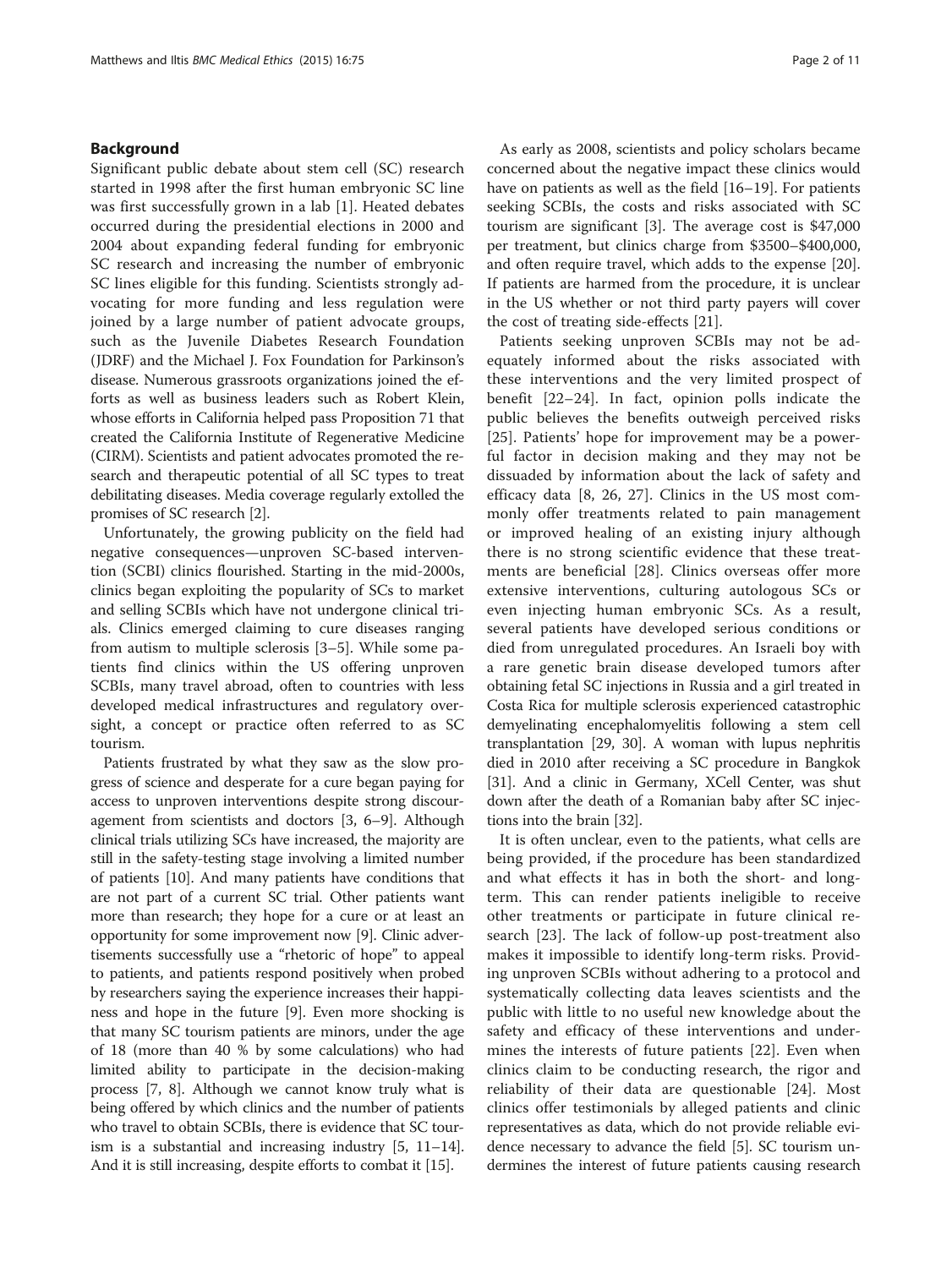to be less rigorous; when widespread early access to treatments is provided patients are less likely to participate in trials [\[23, 33](#page-9-0)].

It also is difficult for patients to receive proper medical attention after a SCBI since the nature of their original treatment might be unknown. Furthermore, most clinics are located in countries where standards for patient care are below what US patients expect and where patients lack protections afforded by liability standards and other requirements that are standard in the US [[5](#page-8-0)].

One of the major science organizations, the International Society for Stem Cell Research (ISSCR), developed guidelines to distance the scientific community and SC research from clinics offering unproven and unregulated SCBIs. Developed in 2008 with an updated draft circulating for comment in 2015, these guidelines support the traditional clinical trial regulatory and ethical oversight process and make recommendations on how scientists should translate research into the clinic regardless of the country where their research is being conducted [[16, 34\]](#page-9-0). Researchers, bioethicists, physicians, funders and regulators are concerned that the safety and efficacy of SCBIs remain unknown. They also note that the procedures are not well-documented and there is a lack of transparency regarding what patients receive. Furthermore, scientists worry that fraudulent clinics will negatively impact the reputation of the field, much like they worry that scientific misconduct will harm public perception of science [[35](#page-9-0)-[37\]](#page-9-0). If patients are harmed, regulators and the public might link negative consequences to SC and regenerative medicine research, threatening funding and perhaps leading to further restrictions on such research.

In the US, the Food and Drug Administration (FDA) regulates clinical trials and approves drugs, biologics, and medical devices, among other things [[37](#page-9-0)]. The FDA's role in the emergence of SC tourism is complex [\[33](#page-9-0)]. In the early days of debates regarding SCBIs, it was unclear whether the FDA had regulatory authority over autologous SCBIs, which typically involve using the patient's own cells from one site, such as bone marrow or adipose tissue, and injecting them into the location of the diseased or injured tissue [[28](#page-9-0)]. These procedures make up the majority of SCBIs offered in US clinics. The FDA's authority was debated because the donor and recipient were the same person [\[38\]](#page-9-0). Some advocates argued that a patient's own cells should not be considered drugs or biologics subject to FDA oversight; their use should be "treated as a medical practice" and left to the discretion of physicians [[22](#page-9-0)]. They described the idea of FDA regulating autologous SC interventions as "your cells = drugs" and decried it as illogical as well as fatal for innovation.

The FDA asserted its authority and investigated clinics that offered SCBIs which utilized more than "minimally

manipulated" cells [\[38](#page-9-0)]. This included autologous procedures, especially if the cells were processed and expanded in culture. The disputes between the FDA and clinics offering these services led to the defining case, United States v Regenerative Sciences LLC (Regenexx) [[39\]](#page-9-0). The DC Circuit Court of Appeals ruled that the "Regenexx procedure," an intervention which involved culturing and expanding a patient's autologous SCs before reimplantation, was subject to FDA regulation (Regenexx.com). The court found that the procedure involved more than "minimal manipulation" of the cells and the company "violated federal laws regulating the manufacture and labeling of drugs and biological products by producing, as part of their medical practice, a substance consisting of a mixture of a patient's SCs and the antibiotic doxycycline" [\[39](#page-9-0)].

Many scientists considered this ruling an important step toward ensuring that only safe and effective SCBIs are offered to patients [\[40\]](#page-9-0). The court decision led to the shut-down of many US SCBI clinics, although some still are open [[28\]](#page-9-0). Unfortunately, rather than prompting clinical research and widespread efforts to demonstrate safety and efficacy of SCBIs through clinical trials, the ruling drove, more than ever, providers and patients to SC tourism. The FDA only regulates products and their uses in the US, so several clinics relocated to countries without strict oversight of cell-based therapies. For example, Regenexx provides their cultured SC procedure in the Cayman Islands and another clinic, Precision Stem Cell, recruits in the US for a Colombian clinic [[28, 40](#page-9-0)]. SC tourism is especially prevalent in Latin America, Asia and the Caribbean [[22](#page-9-0)].

The current landscape in which patients travel to unregulated clinics outside of the US to obtain unproven SCBIs poses a number of serious concerns for individual patients as well as for society, particularly for future patients. In this paper, we argue that public policy should be developed to reduce SC tourism. Policy should be aimed at bringing patients home and fostering responsible scientific research as well as access for patients. This will require discussions about alternative approaches to the design and conduct of clinical trials as well as to how interventions are approved by FDA.

SCs and regenerative medicine were not the first areas of medical research to be seen pitting advocates, who wanted widespread access to experimental interventions, against scientists and regulators, who wanted to evaluate the safety and efficacy of these interventions before making them widely available. Two examples with different policy responses and outcomes were HIV/AIDS activists in the 1980s and breast cancer advocates in the 1990s. Using these cases as examples, we identify key priorities and goals for the SC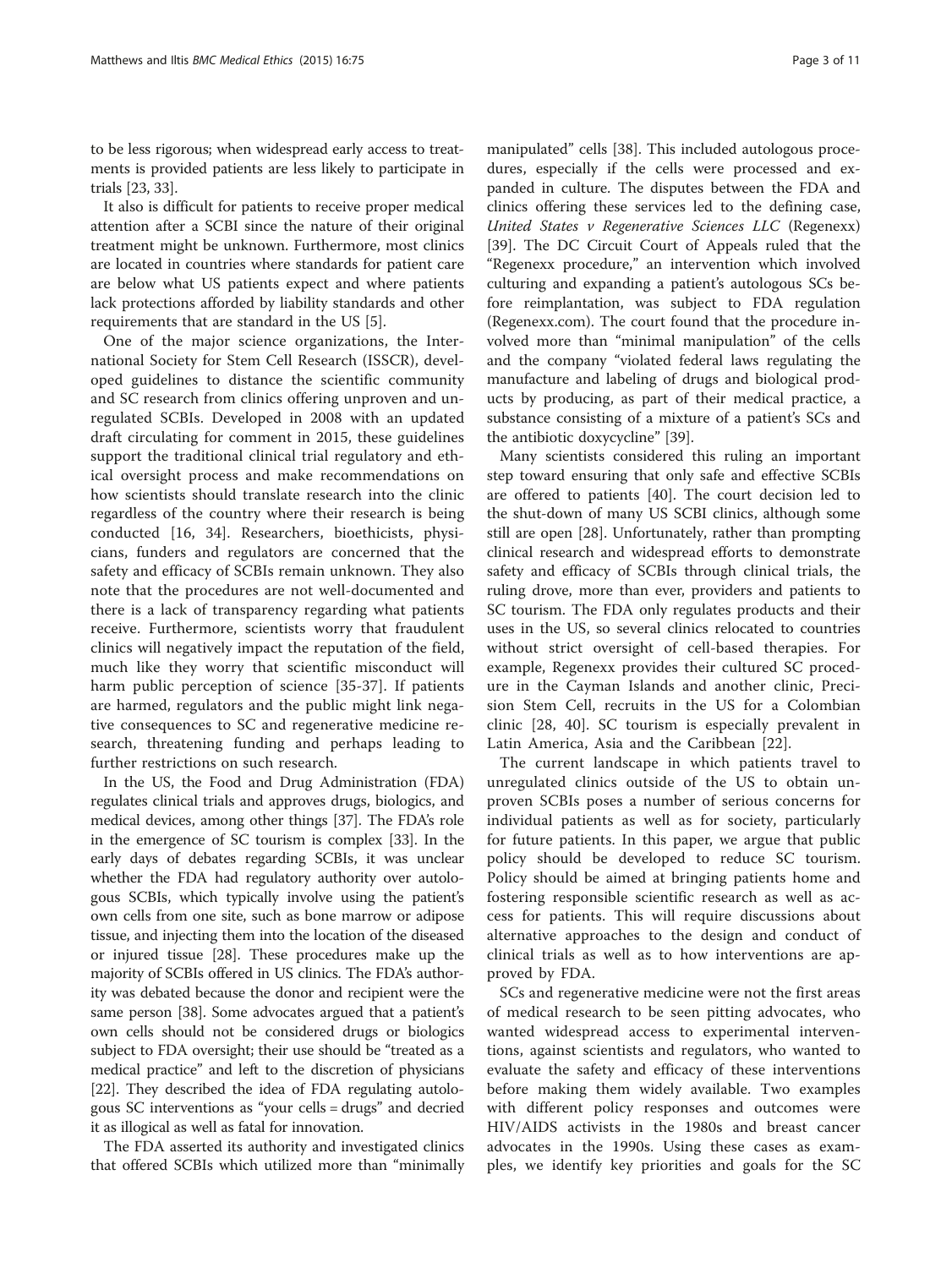tourism policy effort and essential steps in the policy development process.

# **Discussion**

# HIV/AIDS and breast cancer advocacy

The struggle between patients and regulators is not unique to SC research. HIV/AIDS activism in the 1980s and breast cancer activism in the 1990s reflect disconnects that can occur in medicine between patients' desires for access to new interventions and scientists, regulators or third party payers trying to make sure interventions are safe and effective prior to widespread marketing and use. In these two examples, advocates sought to obtain access to therapies prior to the completion of clinical trials, while regulators and third party payers asked for patience. Each secured early access but it did not necessarily result in the best outcomes for the patients. Important differences between them should inform the policy approach to address SC tourism.

In the 1980s, HIV/AIDS was a devastating disease, killing millions worldwide [\[41](#page-9-0)]. Desperate for a treatment, AIDS activists argued that the FDA approval process was too long and inappropriate for fatal conditions such as AIDS. At the time, the FDA had informal programs that allowed some patients access to investigational new drugs (INDs). AIDS activists pushed the FDA to formalize these programs. First, the 1987 changes to the IND program established mechanisms by which patients could obtain INDs outside of clinical trials [[42\]](#page-9-0). Then, the 1988 fast-track initiative allowed for expedited approval of some drugs for conditions such as AIDS. In 1990, the parallel track program allowed HIV/AIDS patients who could not enroll in clinical trials access to experimental drugs [[43\]](#page-9-0). In addition, in 1992 the FDA allowed the use of surrogate endpoints as a basis for drug approval to accelerate the process [\[33](#page-9-0)]. Surrogate endpoints are alternative measures which correlate with the outcome that is of primary interest but can be measured more readily. An example of a surrogate endpoint is tumor shrinkage rather than longer survival. How confident we must be that a surrogate endpoint is a valid substitute for the endpoint of primary interest is debated [[44](#page-9-0), [45](#page-9-0)].

These policy changes were prompted by direct activism, including protests in front of FDA headquarters [[33\]](#page-9-0). Activists were aware that drugs were being approved abroad, especially in Japan, and found ways to import and distribute them to AIDS patients in the US [[46\]](#page-9-0). Patients enrolled in clinical trials would use other experimental agents acquired outside of studies while in trials and they sometimes shared study pills, compromising data integrity [\[47\]](#page-9-0). These factors helped encourage changes within the FDA to promote research while facilitating access.

A second example of a disconnect between scientists, patients and regulators revolved around access to and insurance coverage for high dose chemotherapy (HDC) and autologous bone marrow transplantation (ABMT) to treat metastatic breast cancer in the 1990s. HDC/ ABMT had not been proven to be safe and effective for breast cancer, but it had been used successfully in other types of cancers and preliminary studies suggested it might be effective in breast cancer. Patients and oncologists were eager to try this intervention despite its high cost and lack of evidence [[48, 49](#page-9-0)].

Unlike the early HIV/AIDS medications, the drugs here were approved, albeit for other uses. The advocates were not fighting the FDA for access [\[50\]](#page-9-0). Instead they were trying to get third party payers to cover the treatment. Initially, many third party payers, both private insurance companies and government programs, refused coverage because it was experimental. To gain access, patients and families headed to court, suing insurance companies to demand coverage or to recover damages when patients died after having been denied coverage for HDC/ABMT [[43](#page-9-0)]. Results varied, but many third party payers began covering HDC/ABMT for women with advanced breast cancer as a result of the litigation [\[50](#page-9-0), [52](#page-9-0), [53\]](#page-9-0).

In part as a result of the successful demands for coverage outside of clinical trials and the perception among some patients and oncologists that HDC/ABMT was an appropriate treatment for metastatic breast cancer, it took an inordinate amount of time to complete the randomized controlled trials that evaluated the safety and efficacy of the intervention. Patients wanted to receive treatment, not risk being in the control group of a trial. Study results eventually showed that HDC/ABMT did not improve survival and in some cases led to decreased life-span and increased discomfort compared to standard treatment [[54, 55](#page-9-0)]. Not only did patients pursue an ineffective intervention at great expense to third party payers, but in some cases the intervention caused them more harm.

# Lessons from HIV/AIDS and breast cancer

Advocate movements to facilitate access to experimental interventions for HIV/AIDS and breast cancer contain lessons that should inform patients, SC advocates, scientists, and regulators thinking about SC tourism. While the HIV/AIDS and breast cancer case studies focus on one disease, SCs are being utilized to treat a broad range of medical conditions. Moreover, unlike the HDC/ABMT (but like the HIV/AIDS) case, SC tourism involves many different interventions. Despite any differences, learning from previous activist movements and policy responses can help guide us in thinking about how to address SC tourism.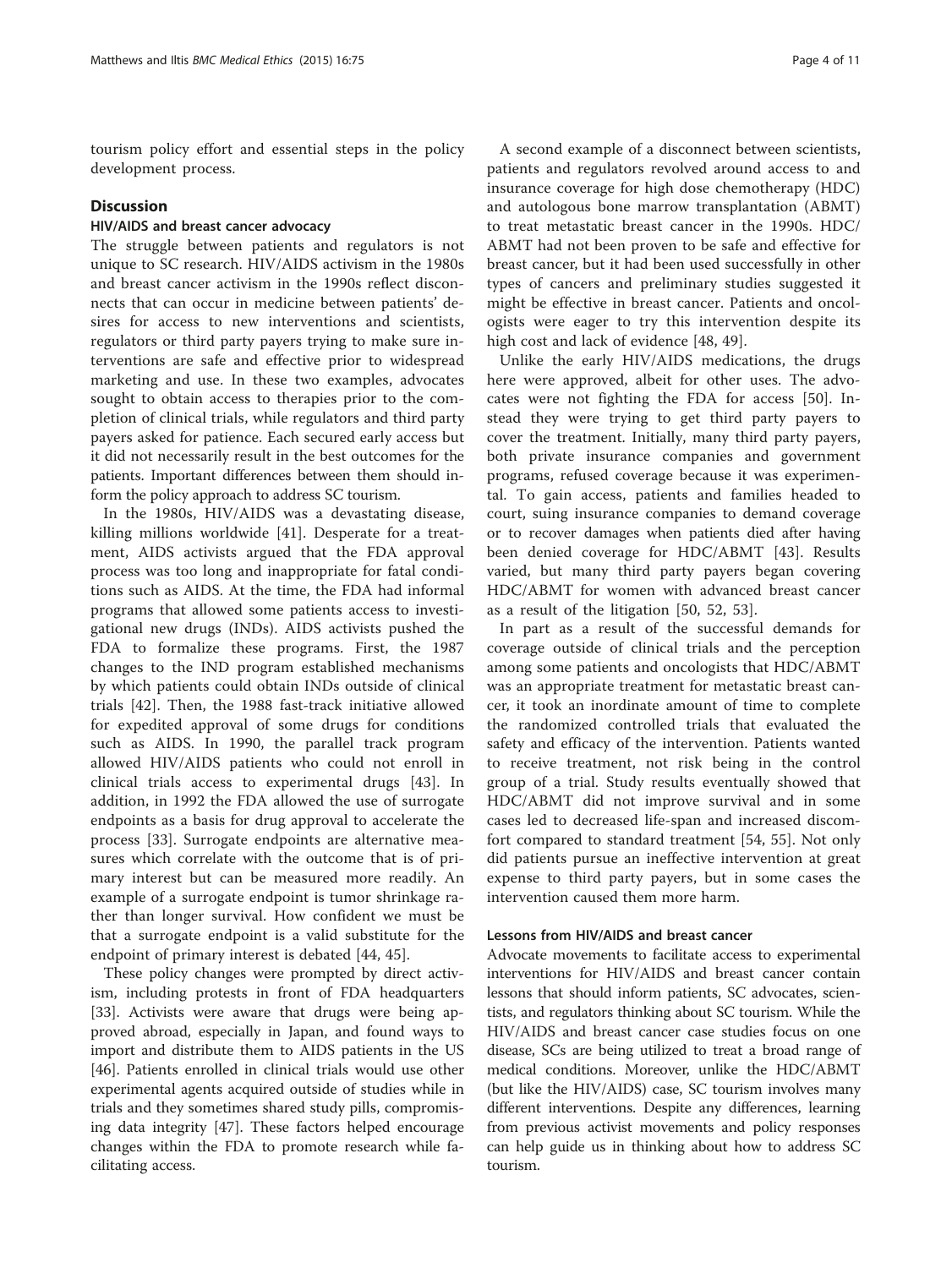The AIDS activists collaborated effectively with clinicians, scientists and regulators to improve policies at the FDA. They found ways to improve the system but still worked with the system. The FDA listened and acknowledged the values, priorities and goals of the activist groups. The resulting compromises in FDA regulations allowed HIV/AIDS scientists and clinical researchers to continue to evaluate potential medications for safety and efficacy, while patients obtained early access. Measures were in place to collect data over the long-term to meet the societal interest in ensuring the safety and efficacy of drugs marketed and sold in the US. Rather than ignoring advocates' pleas, the FDA collaborated with multiple stakeholders to develop policies that would address the interests of different stakeholders. As a result, they compromised and developed a series of policies to allow quicker access to patients while still honoring the research process. In addition to conducting studies that did not use placebo controls, other compromises included the use of surrogate endpoints, such as reduced CD4 counts, and early termination of studies based on preliminary data [[56](#page-9-0), [57](#page-9-0)].

One negative result of these compromises, which should be acknowledged in developing SC policy, was that after access to experimental drugs was granted, many of the clinical studies were less rigorous [\[58](#page-9-0)]. Because of the deadly nature of the disease, patients did not want to risk receiving a placebo or standardof-care, which were not very effective. Therefore enrollment in trials decreased taking longer to finish the studies. This reflected a balancing of interests and priorities. But these outcomes were an improvement over the previous situation where untested drugs were being used by patients and experimental pills were being shared, compromising clinical trial data integrity.

Ultimately, a collaborative approach was essential in HIV/AIDS to advance the different goals of patient advocates, scientists, clinicians and regulators. The compromise overall improved outcomes and reduced harm. While the revised policy might not have been perfect, it was better than a one-sided approach that ignored the interests and priorities of patients. This type of approach would likely have resulted in patients continuing to seek unproven treatments, compromising studies and putting patients at more risk over the long-term.

Unfortunately, the activism around HDC/ABMT for advanced breast cancer did not have similarly positive results and caused more harm than benefit to patients. Favorable court reaction to desperately ill patients, their families, and physicians is understandable. Powerful forces, including the media and lobbying groups, lined up behind patients, often young women, whose stories

were compelling [\[50](#page-9-0)-[52, 58](#page-9-0)]. The presumption that HDC/ABMT was beneficial shaped much of the public discourse even though it still was unproven [[55](#page-9-0)]. Scientists argued that it was not yet possible to establish the safety and efficacy of HDC/ABMT for advanced breast cancer because more evidence was needed. The courts, on the other hand, held that it was necessary to decide the cases before them using the currently available evidence, which was based on positive results of the therapy in other cancers. Differences in how scientists and courts approve and use evidence to make decisions are well documented [[59\]](#page-9-0). Although the courts were inconsistent, in many cases the plaintiffs won the sympathy of judges and juries, and fear of litigation led others to cover HDC/ABMT [[60\]](#page-9-0). The scientists, clinicians, regulators and advocates failed to work together to compromise on a policy which would have accelerated testing of HDC/ABMT and thereby prevented some of its unnecessary use.

In the end, the HDC/ABMT court rulings harmed patients who received the intervention, led more patients to receive the intervention than would have received it had randomized controlled trials been completed in a timely fashion, delayed answering questions about the safety and efficacy of HDC/ABMT, and cost significant amounts of money [[54](#page-9-0)].

The similarities between HDC/ABMT treatments for breast cancer and SCBIs are striking and could predict the future. Neither intervention requires access to drugs from pharmaceutical companies. Everything is available to clinicians and patients. SC tourism advocates have not yet started using the courts to secure coverage for unproven interventions. Unfortunately, the fact that many patients are obtaining unproven SCBIs abroad rather than participating in the process of generating new knowledge about the safety and efficacy of these interventions through clinical trials poses the same kinds of risks to patients and society as did the pursuit of HDC/ABMT for advanced breast cancer. These patients are circumventing the scientific process of evaluating the safety and efficacy of new interventions. Even if they perceive a positive change in their condition, their treatment outcomes cannot be used to determine safety and efficacy because the procedure is not well-documented and there are no controls or long term evaluations.

SC scientists worry about the impact granting access to unproven treatments may have on the field, especially philanthropic efforts to fund research. In addition, with limited resources including time and funding, scientists are cautious about testing therapies where the preliminary data are limited and not very encouraging. Many worry that if they had ready access to unproven interventions, patients would, like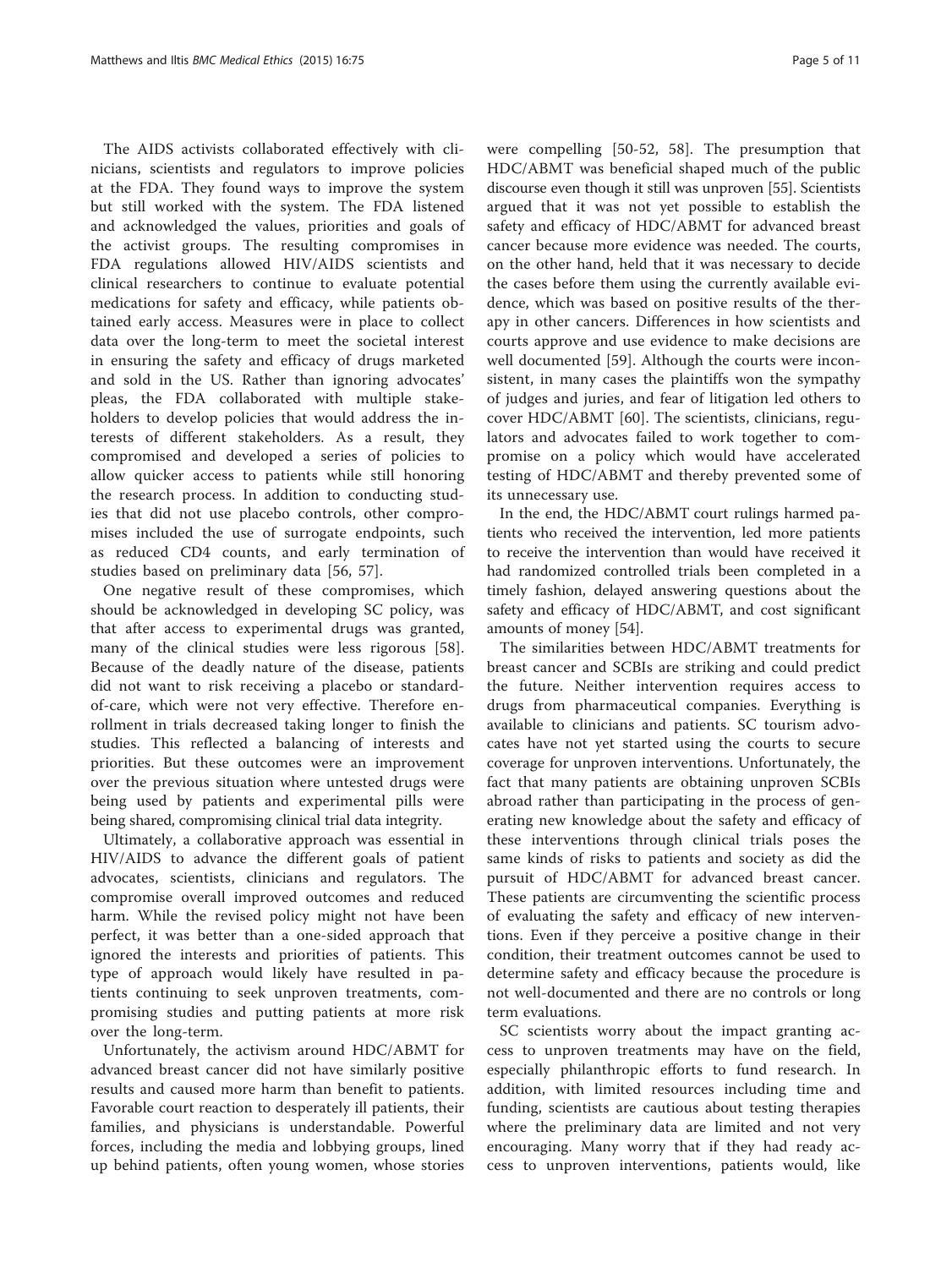HIV/AIDS and HDC/ABMT patients did, avoid clinical trials with the chance of getting standard care or a placebo. Unfortunately, unproven SCBIs are being marketed and used, particularly through SC tourism. Providing the kind of access may render it very difficult to pursue clinical trials.

### Addressing SC tourism through policy change

The practice of more and more patients with debilitating illnesses going abroad to less developed medical infrastructures to seek SCBIs raises serious problems that should be addressed as a matter of public policy. Since 2008, scientists have worked to educate the public about the risks associated with receiving unproven SCBIs. But this seems to have had little impact on what appears to be a growing market [[15\]](#page-9-0). Other education efforts to change behavior and opinion related to medical interventions, such as vaccinations, also have had little effect [[61\]](#page-9-0). In fact, initial research found that patients were wary of researchers and regulatory systems within their countries—a barrier which cannot be overcome by educational materials from these institutions [\[26](#page-9-0)].

Fixing the broken system requires more than education. Educational efforts to combat SC tourism for patients and clinicians should continue and be strengthened, but alone they are unlikely to be sufficient, largely because of the power of hope [\[9](#page-8-0), [26](#page-9-0), [27\]](#page-9-0). The development of adequate policies and regulations to connect, acknowledge and recognize the interests of the stakeholders—the patients, the researchers, the regulators, and the investors—is required. If SC tourism is not addressed as a collaborative effort, policy could be developed through the courts. Unfortunately judges and juries have limited scientific knowledge, different obligations and goals than policy makers, and a propensity to be swayed by persuasive and emotional arguments.

We introduced two examples in which advocates sought access to unproven interventions. These situations highlight how different approaches to patient advocates can lead to better or worse outcomes for all parties. An appropriate and thoughtful policy response that advances multiple competing goals is needed. This insight leads to several questions regarding SC tourism: How is an effective policy response developed? How can we engage patients eager to seek unproven SCBIs outside of US clinical trials and the US health care system, as well as clinicians and scientists eager to study and provide these interventions to develop an effective response to SC tourism? How can policy move from a one-size-fits-all approach to medical regulation to an approach that acknowledges differences among interventions as well as the conditions of patients/research participants? We begin by articulating the principles and goals that should guide policy development and

then discuss factors impacting policy development, including the ability to engage stakeholders and create compromise.

#### Principles for developing policy

SC tourism can be viewed as a unique issue, but many of the specific ethical and regulatory concerns are similar if not the same as other areas of clinical research, such as the HIV/AIDS and breast cancer cases. When developing public policy, four general principles—that can apply more broadly to biomedical research as well—should be considered: respecting the patient, protecting public health, fostering trust in health institutions, and promoting rigorous clinical research. While these could be applied to developing any health-related policy, we note special considerations related to SCBIs.

First, the policy should respect the interests of seriously ill patients and the authority of individuals to make decisions about what choices are reasonable for them. The interest of the state to restrict access to experimental interventions competes with the interest of patients to pursue possible treatment. This is particularly true for patients with serious or fatal conditions for whom no effective treatments are available.

In developing policy regarding SCBIs, this could mean, for instance, assessing trials and access to interventions for patients with debilitating or fatal diseases differently from others. The interest of future patients should not be favored over those of current patients facing serious or catastrophic disease [[62\]](#page-9-0).

Changes to current regulatory policy might include granting more people access to interventions earlier in the trial process, but preventing any access outside of rigorous studies. Alternatively, new regulation could allow studies to move from phase 0 or 1 to phase 2 earlier. Perhaps the FDA could even allowing marketing of therapies earlier, similar to the new policy Japan where SCBI can be marketed during the phase 3 trials [[63\]](#page-9-0). The FDA also might consider initiating clinical trials with less preliminary data, considering different study designs from those typically employed, or utilizing trial designs that avoid ineffective standard treatment arms.

For instance, in 2014 during the Ebola epidemic in Africa, the need to design studies to evaluate both preventative measures and treatments for Ebola generated significant discussion over appropriate trial design. Issues explored included the pros and cons of different designs, such as randomized controlled trials, cluster randomized controlled trials, and studies that use different types of controls, as well as how to identify control groups [\[64](#page-9-0)–[67\]](#page-9-0). The scientific merit of different designs is an important consideration, as is the effect different designs have on the willingness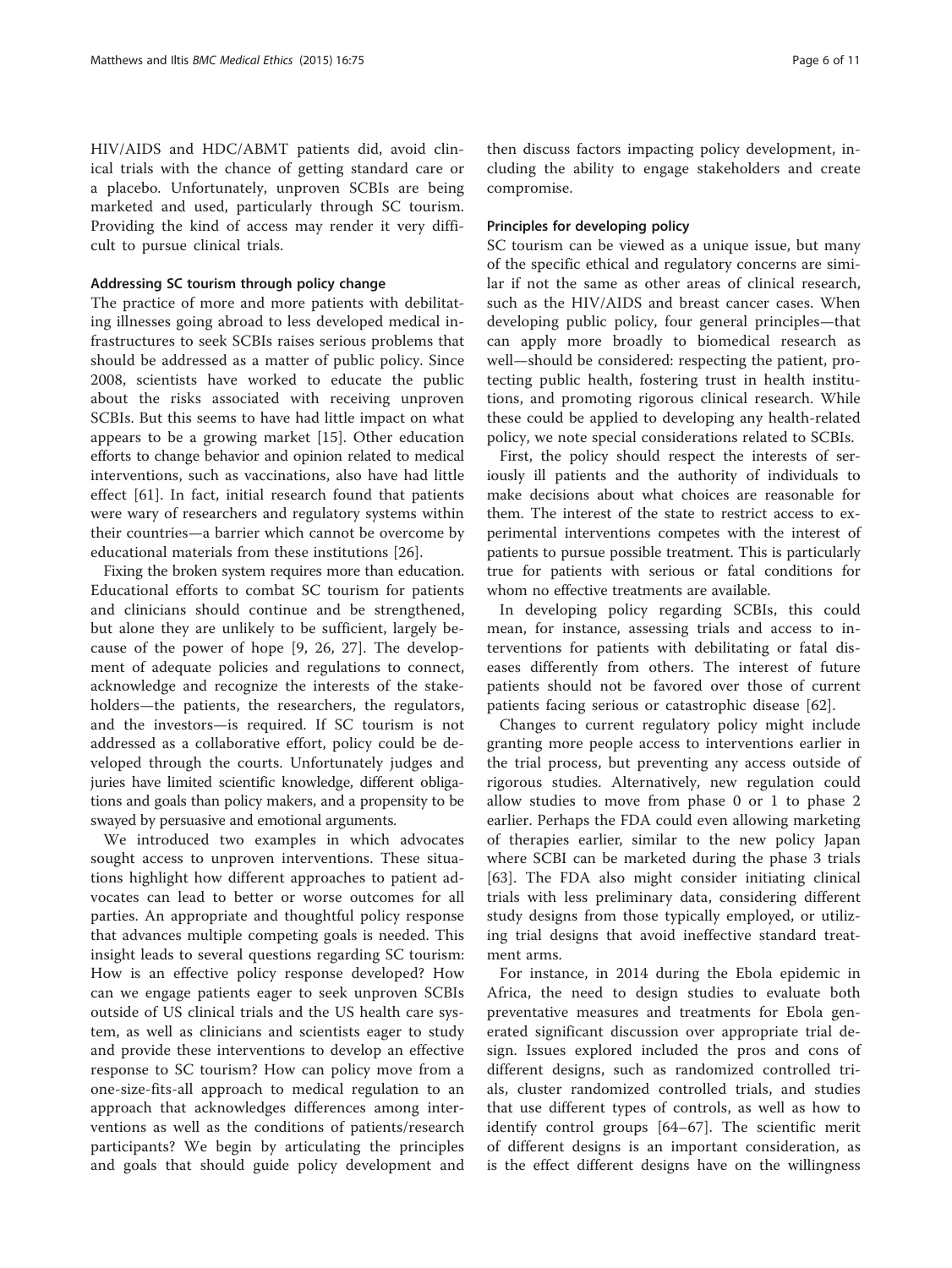of patients and health care professionals to participate and to trust the research process [[68\]](#page-9-0).

Second, the policy should protect the health and safety of individuals as well as the public. Achieving this goal involves both facilitating access to promising therapies and preventing access to unsafe ones. Providing patients with interventions, including SCBIs, whose safety and efficacy are unknown puts patients at risk of harm and can lead to a waste of resources. Policy efforts should not treat unproven SCBIs as anything other than experimental interventions. Policy efforts should aim to prevent possible harms and facilitate research that can lead to advances promoting health and efficiency. Therefore, a policy should maximize potential benefit and minimize risks to patients and society. This is an accepted requirement in clinical research [[69](#page-9-0)].

The recent court case Abigail Alliance for Better Access to Developmental Drugs v. von Eschenbach and current push for state "Right to Try" laws highlight the tension between the first and second goals. In the Abigail Alliance case the Courts ultimately disagreed, but the Alliance argued that terminally ill patients have a privacy and liberty interest in accessing experimental drugs and that government interference with such access violates patients' constitutional rights [\[70](#page-9-0)]. In response to the loss in the courts, advocates focused their attention on state legislatures by promoting "Right to Try" laws, which allow terminally ill patients access to experimental therapies after they have passed phase 1 trials [\[71](#page-9-0)].

Other advocates have offered autonomy-based arguments supporting the right of individuals to be free of FDA interference [[27, 72](#page-9-0)]. But the individual's right may be tempered by a compelling state interest. The state's interests identified typically involve protecting people from using harmful products in light of the limited information the consumer might have about a product [\[73](#page-10-0)]. Whether such a compelling state interest exists is debated [\[74](#page-10-0)]. Policy developed to address SC tourism must reflect an appreciation of this tension.

A third goal is to promote well-placed trust in physicians and health care institutions. Trust in the physician-patient relationship is important because it is necessary for an effective therapeutic alliance [\[75](#page-10-0)]. As such, "preserving, justifying, and enhancing trust is the fundamental goal of much of medical ethics, and is a prominent objective in health care law and public policy" [[75\]](#page-10-0). The need for consumers to be able to rely on the information they receive about medications shapes FDA requirements for truth in advertising. These restrictions limit what companies may assert about their products [\[76](#page-10-0)]. This helps to promote trust and gives patients assurance that the claims made by companies are supported by evidence.

But the FDA could do more to police these websites by engaging the public in their efforts with easy and anonymous online reporting of fraudulent clinics and websites.

In addition to the company websites and advertisements, physicians need to be aware of the problem and risks associated with recommending unproven SCBIs. This is especially true of the celebrity doctors, who make health recommendation with little to no scientific data to back them up [[77\]](#page-10-0). Policing doctors' practice is traditionally the role of state licensing boards, but policy makers have started to review the problem even calling a celebrity doctor in front of Congress to defend his on camera comments related to health products [[78\]](#page-10-0).

Finally, policy should promote ethical and rigorous scientific research. The importance of the ethical conduct of research is widely recognized [\[79](#page-10-0)–[81](#page-10-0)]. Policy should also promote scientific progress or at least not impede it unless necessary for public safety. It should protect research from inappropriate influences and biases. Moreover, "science policy should support the needs of citizens" [\[62](#page-9-0), [82](#page-10-0)]. Whatever policy is developed, it has to ensure data validity and integrity. Without reliable data, people remain at risk, science does not advance, money and other resources are wasted, and effective treatments will remain elusive. Requiring a system for thorough documentation throughout the SCBI research process, including follow-up post-treatment evaluation will facilitate long-term progress in identifying risks and increasing efficacy. If changes are made to make allowances for earlier access to SCBIs, this must be done in connection with continued rigorous research to determine the efficacy and safety of the intervention.

Advancing these four goals will help create a stronger, more effective policy that reflects stakeholder needs and priorities. Policy proposals should acknowledge these goals and be tested against them. This is challenging both because of the tensions among these principles and because policies adopted in the US only shape US practices. SC tourism is evidence of the problems that emerge when different practices and policies prevail in different areas. While international organizations, such as ISSCR, continue to discuss and pass guidelines which prohibit the use of SCBIs outside of a clinical trial, they are non-binding and cannot force clinics to close.

Compromises will most likely be needed to obtain the necessary data to refute or validate claims of SCBI clinics and hopefully in the long run help promote public and individual health. But making these compromising could impact the quality of research in the short term.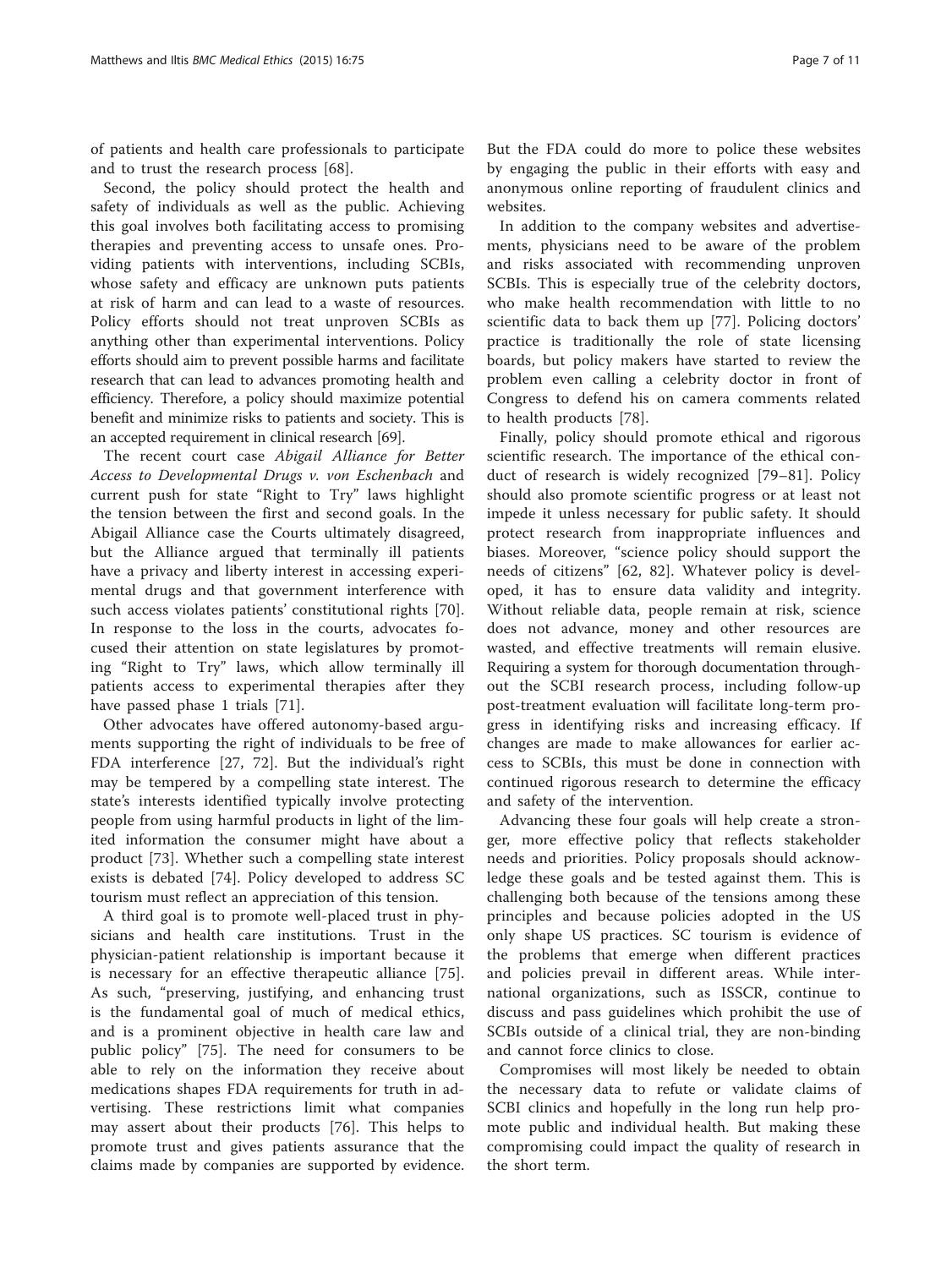#### Factors to develop solutions

A SC tourism policy solution should integrate the desire to innovate and to provide and receive experimental interventions with the need to pursue research and evaluate safety and efficacy. The FDA response to SC tourism needs to involve engaging stakeholders, especially patient advocates, scientists, regulators, and clinicians, in robust consultation processes. In those processes, the priorities and concerns of each group should be identified and various types of changes should be considered. From what we know now, the underlying reasons for SC tourism include frustration, desperation, varying accounts of truth, and hope [[9,](#page-8-0) [27](#page-9-0)]. Patient advocates, scientists, regulators, and clinicians have competing interests and goals [[64\]](#page-9-0). Part of the stakeholder engagement process should focus on overcoming these obstacles and identifying common goals and ways to achieve them.

The idea of engaging stakeholders to advance science and solve problems is not new. The National Institutes of Health (NIH) has established community engagement and community engaged research as priorities in multiple ways [[83\]](#page-10-0). Much can be learned from these efforts to include stakeholders in identifying research questions, designing and conducting studies, and interpreting and disseminating data. Methods developed to engage stakeholders by NIH and NIH-funded scientists and others can be adopted to develop a policy response to SC tourism. Methods used in Patient-Centered Outcomes Research Institute (PCORI) studies might be especially useful [[84\]](#page-10-0). These include the use of stakeholder panels to identify research priorities and aims; to contribute to and evaluate study design; to develop communication materials such as consent forms; to assess research risks and burdens and propose ways to mitigate these; to evaluate the information that should be communicated to participants during and after a trial, to create decision aids, and to address problems or questions that emerge during a study.

Other examples of ways to engage stakeholders include stakeholder-specific in-person and virtual town hall meetings and focus groups. Such gatherings may be aimed at identifying priorities and concerns, generating new policy or other ideas, and evaluating existing ideas for policy change [[84](#page-10-0)]. The Robert Wood Johnson Foundation also has developed community engagement resources that could be adapted to address SC tourism [[85](#page-10-0)]. These include community boards that participate actively in identifying problems, crafting policies and interventions to address those problems, and implementing and evaluating changes. It might also be appropriate to ask groups to generate white papers or other documents that can help advance the conversation. Bringing stakeholder groups together for

dialogue may facilitate creative and effective solutions. One model for achieving this is the Bob Woodruff Foundation's High Impact Collaboration Series, which is designed to identify specific problems and solutions by bringing together key stakeholders and contributors who can promote effective changes [\[86](#page-10-0)]. Another way to establish consensus within and across stakeholder groups is the use of Delphi panels [\[87](#page-10-0)] Delphi panels could be used to rank research priorities, or identify the most acceptable compromises or study designs.

Knowledge and new insights gained from stakeholder engagement should inform policy development. Another group of stakeholders who should be consulted included representatives from clinics offering unproven SCBIs. While some clinics may not be trustworthy and some may have no interest in participating in the clinical trial process, others could be encouraged to initiate a form of a trial to collect data in a manner that is still overseen or regulated by the FDA. The FDA should work to integrate (some) clinics offering unproven interventions and procedures so data can be collected into a form of clinical trials [[23,](#page-9-0) [88\]](#page-10-0). But this requires changes in FDA policies. Many innovative SCBIs lack data—positive or negative. Currently, the FDA requires that investigators and companies demonstrate that they have sufficient information "to assure the safety and rights of subjects" (21CFR312B.22(a)) to justify human testing. So, while they are subject to FDA oversight and their products require FDA approval, many SCBI clinics cannot obtain permission from the FDA to initiate trials. This has led patients and doctors in some cases to move clinics outside of US so they can continue the interventions. If the FDA maintains its current position, people will continue to obtain unproven SCBIs outside of US and the effectiveness of interventions will continue to be unknown.

We should be wary about making any radical policy changes to the FDA clinical trial and approval process. Expanding FDA clinical trials needs to be done carefully. Access to untested interventions could result in harm including unfinished clinical trials (because patients are unwilling to volunteer), less rigorous trials and overall harm for society. Furthermore, some critics note that the FDA is not well suited to oversee SCBIs because cells differ in multiple ways from drugs and biologics FDA policies were designed to regulate. SCBIs use cells which are not cleared from the body like drugs are and the interventions used are often patient-specific. But the FDA has a long history of adapting to new technologies and already has been developing pathways for regulating personalized medicine interventions including drugs for specific disease-causing mutations (such as Kalydeco) and autologous vaccines (such as Provenge) [\[89](#page-10-0)].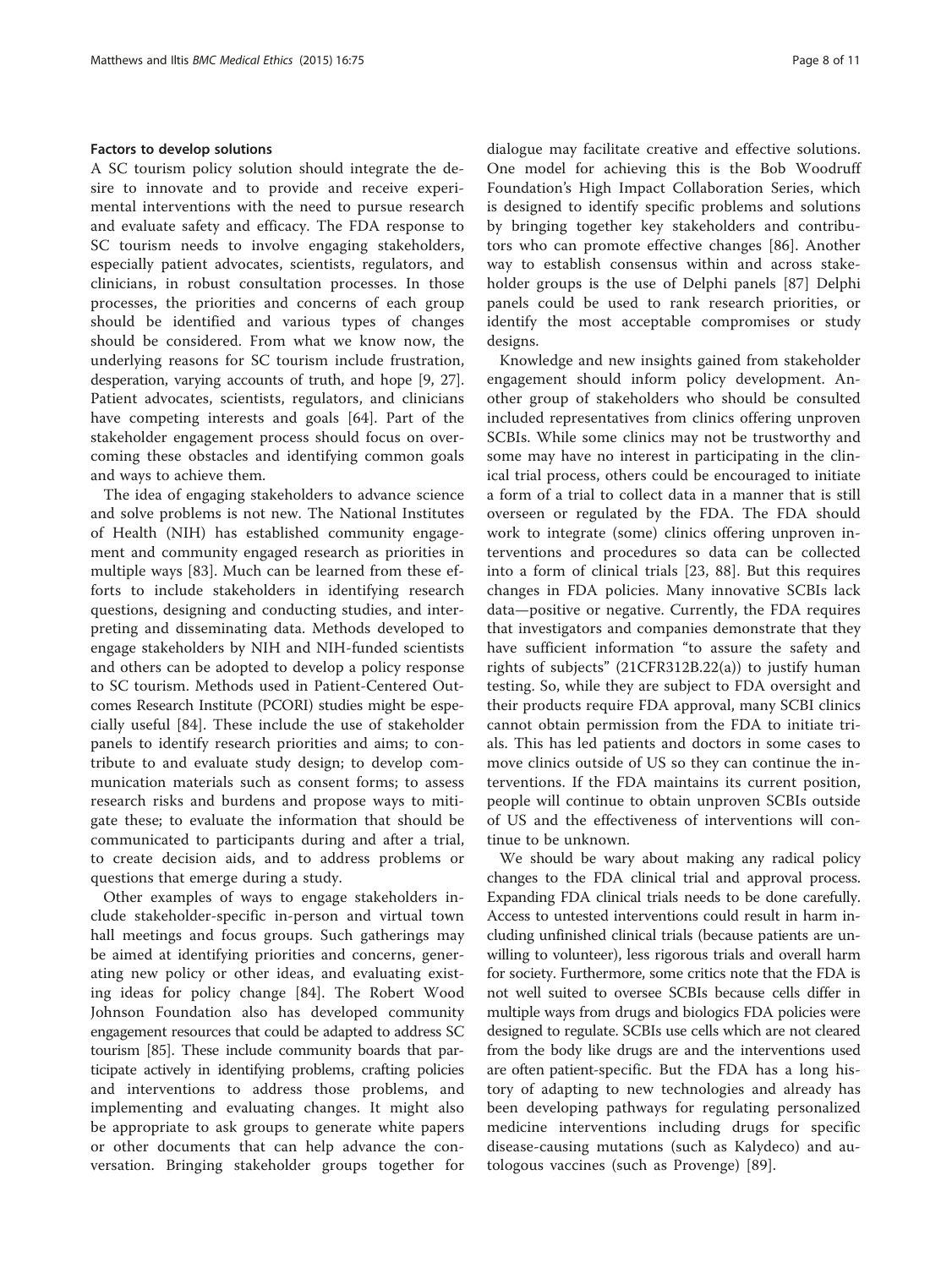<span id="page-8-0"></span>Any regulatory approaches developed to address SC tourism must be clear and transparent [\[90](#page-10-0)]. And they must be designed in a way that recognizes that not all innovative interventions turn out to be safe and effective treatments. It is problematic to assume that everything new is good or at least will not be harmful, or that something always is better than nothing. New regulatory approaches also should be evaluated to determine whether they are effective. Metrics to evaluate new and existing policies should be identified and employed in policy assessment. This can include evaluating completion of clinical trials, effectiveness of SCBIs, the extent to which SC tourism decreases, and necessity of the policy if it's determined that the SCBIs are unsafe or ineffective.

# Conclusion

In 2004, patient advocate groups were major players in helping implement and pass significant public policy and funding initiatives in SCs and regenerative medicine. In the following years, advocates encouraged policy makers to broaden embryonic SC research funding, which was ultimately passed after President Barack Obama came into office in 2009. Many advocates did this because they were told SC research would lead to cures. After waiting more than 10 years, many of these same patients are going to clinics around the world offering experimental SCBIs against the advice of the majority of doctors and SC scientists.

A policy intervention to reduce SC tourism is needed. It must address the needs and concerns of the major stakeholders: patient advocates, researchers, clinicians, and regulators. It should be an evidence-based policy, i.e., one grounded in an understanding of the competing interests and priorities at stake and in an analysis of the effects of different approaches. Metrics for evaluating the success of these policies should be established in advance and data gathered over time. Policies should be changed if found ineffective.

It remains to be seen what would be the best and be most appropriate model for addressing SC tourism. Nevertheless, change is needed. Previous ways advocates pushed for change, with both positive and negative results for the patients, can help guide how SC tourism is approached by US policy makers. Working as a group to formulate a compromise policy addressing the needs of different stakeholders will be the only way to curb the growing and disturbing trend of SC tourism.

#### Abbreviations

ABMT: autologous bone marrow transplant; CIRM: California Institute of Regenerative Medicine; FDA: US Food and Drug Administration; HDC: high-dose chemotherapy; IND: investigational new drug; ISSCR: International Society for Stem Cell Research; JDRF: Juvenile

Diabetes Research Foundation; NIH: National Institutes of Health; PCORI: Patient-Centered Outcomes Research Institute; SC: stem cell; SCBI: stem cell-based intervention.

#### Competing interests

The authors declare that they have no competing interests.

#### Authors' contributions

Both KRWM and ASI contributed equally to the research, design and writing of this manuscript. Both authors read and approved the final manuscript.

#### Authors' information

KM has a PhD in molecular biology and is a policy scholar at Rice University's Baker Institute for Public Policy, a top university-based think tank in Texas. She conducts policy research on questions related to biomedical research including ethics, funding and regulation of scientific research especially in stem cell and regenerative medicine. AI holds a PhD in Philosophy and is Professor of Philosophy at Wake Forest University with 15 years of experience in bioethics. She is also the director of Wake Forest's Center for Bioethics, Health and Society.

#### Acknowledgement

The authors would like to thank Tim Caulfield and the organizers of the 2014 workshop "Driving Regenerative Medicine to the Market and Clinic" which allowed the authors to receive feedback on ideas presented in this paper. We would like to acknowledge the students who helped including Jackie Olive (Rice University) and Samantha Sells (Wake Forest University).

#### Author details

<sup>1</sup> Center for Health and Biosciences at the Baker Institute for Public Policy, 6100 Main Street MS40, Houston, TX 77005, USA. <sup>2</sup>Department of Philosophy and Center for Bioethics, Health and Society, Wake Forest University, 1834 Wake Forest Road, Winston-Salem, NC 27106, USA.

### Received: 7 August 2015 Accepted: 25 October 2015 Published online: 04 November 2015

#### References

- 1. Wadman M. Ethicists urge funding for extraction of embryo cells. Nature. 1999;399:292.
- 2. Liu H, Priest S. Understanding public support for stem cell research: media communication, interpersonal communication and trust in key actors. Public Underst Sci. 2009;18(6):704–18.
- 3. Lau D, Ogbogu U, Taylor B, Stanfiniski T, Menon D, Caulfield T. Stem cell clinics online: the direct-to-consumer portrayal of stem cell medicine. Cell Stem Cell. 2008;3:591–4.
- 4. Kiatpongsan S, Sipp D. Offshore stem cell treatments. In: Nature report stem cells. 2008. [http://www.nature.com/stemcells/2008/0812/081203/full/](http://www.nature.com/stemcells/2008/0812/081203/full/stemcells.2008.151.html) [stemcells.2008.151.html](http://www.nature.com/stemcells/2008/0812/081203/full/stemcells.2008.151.html). Accessed 3 Aug 2015.
- 5. Regenberg A, Hutchinson L, Schanker B, Mathews D. Medicine on the fringe: stem cell-based interventions in advance of evidence. Stem Cells. 2009;27(9):2312–9.
- 6. Caplan A, Levine B. Hype, hope and help: ethically assessing the growing market in stem cell therapies. Am J Bioeth. 2010;10:24–5.
- 7. Levine A. Insights from patients' blogs and the need for systematic data on stem cell tourism. Am J Bioeth. 2010;10:28–9.
- 8. Ryan KA, Sanders AN, Wang DD, Levine AD. Tracking the rise of stem cell tourism. Regen Med. 2010;5:27–33.
- 9. Petersen A, Seear K, Munsie M. Therapeutic journeys: the hopeful travails of stem cell tourists. Sociol Health Illn. 2013. doi:[10.1111/1467-9566.12092.](http://dx.doi.org/10.1111/1467-9566.12092)
- 10. Li MD, Atkins H, Bubela T. The global landscape of stem cell clinical trials. Regen Med. 2014;9:27–39.
- 11. Regulators must step up stem cell oversight. Nat Med. 2010; 16: 492. <http://www.nature.com/nm/journal/v16/n5/full/nm0510-492.html>. Accessed 3 Aug 2015.
- 12. Mason C, Manzotti E. Defeating stem cell tourism. Regen Med. 2010;5(5):681–6.
- 13. Saenz A. Exclusive: doctors skirt FDA to provide human stem cell therapy. In: Singularity Hub. 2010. [http://singularityhub.com/2010/03/09/colorado-doctors](http://singularityhub.com/2010/03/09/colorado-doctors-skirt-fda-jurisdiction-to-provide-human-stem-cell-therapies-video/)[skirt-fda-jurisdiction-to-provide-human-stem-cell-therapies-video/](http://singularityhub.com/2010/03/09/colorado-doctors-skirt-fda-jurisdiction-to-provide-human-stem-cell-therapies-video/). Accessed 3 Aug 2015.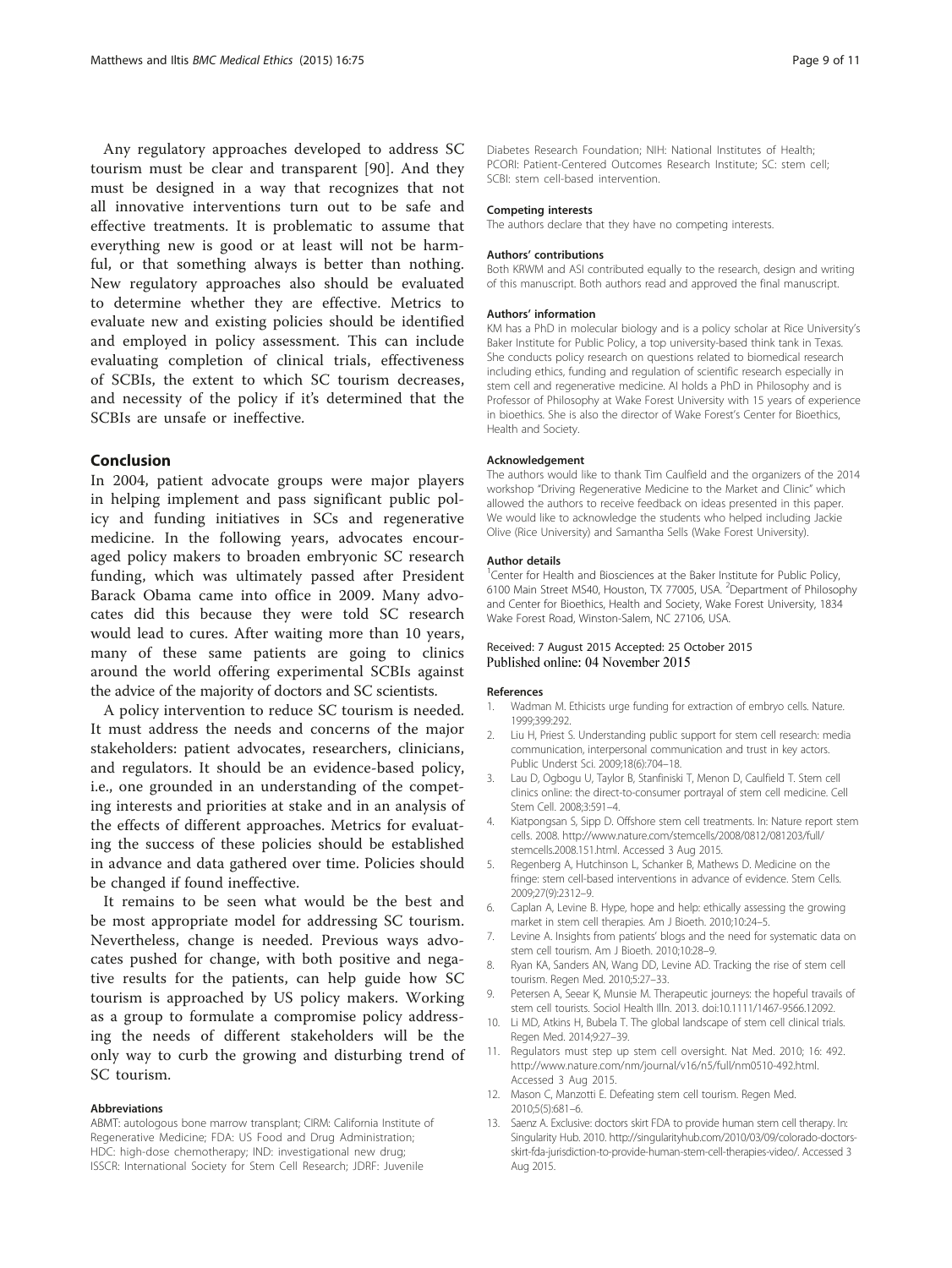- <span id="page-9-0"></span>14. Aboody K, Capela A, Niazi N, Stern J, Temple S. Translating stem cell studies to the clinic for CNS repair: current state of the art and the need for a Rosetta stone. Neuron. 2011;70:597–613.
- 15. Ogbogu U, Rachul C, Caulfield T. Reassessing direct-to-consumer portrayals of unproven stem cell therapies: is it getting better? Regen Med. 2013;8:361–9.
- 16. International Society for Stem Cell Research (ISSCR). Guidelines for the clinical translation of stem cells. In: International society for stem cell research. 2008. [http://www.isscr.org/home/publications/ClinTransGuide.](http://www.isscr.org/home/publications/ClinTransGuide) Accessed 3 Aug 2015.
- 17. Caulfield T, Zarzeczny A. Stem cell tourism and Canadian family physicians. Can Fam Physician. 2012;58:365–8.
- 18. Lindvall O, Hyun I. Medical innovation versus stem cell tourism. Science. 2009;324:1664–5.
- 19. Australian Stem Cell Centre (ASCC). Stem cell therapies: Now and in the future. 2009. [http://www.msnz.org.nz/Document.Doc?id=23.](http://www.msnz.org.nz/Document.Doc?id=23) Accessed 20 Feb 2015.
- 20. Zarzeczny A, Rachul C, Nisbet M, Caulfield T. Stem cell clinics in the news. Nat Biotechnol. 2010;28:1243–6.
- 21. Turner L. 'Medical tourism' and the global marketplace for stem cell tourism: US patients, international hospital and the search for affordable healthcare. Int J Health Serv. 2010;40(3):443–67.
- 22. Bianco P, Sipp D. Regulation: sell help not hope. Nature. 2014;510:336–7.
- 23. Hyun I. Allowing innovative stem cell-based therapies outside of clinical trials: ethical and policy challenges. J Law Med Ethics. 2010;38(2):277–85.
- 24. Sipp D. Pay-to-participate funding schemes in human cell and tissue clinical studies. Regen Med. 2012;7(6 Suppl):105–11.
- 25. Downey R, Geransar R. Stem cell research, public's and stakeholder views. Health Law Rev. 2008;16:69–85.
- 26. Master Z, Robertson K, Frederick D, Rachul C, Caulfield T. Stem cell tourism and public education: the missing elements. Cell Stem Cell. 2014;15(3):267–70.
- 27. Murdoch CE, Thomas TS. Stem cell tourism and the power of hope. Am J Bioeth. 2010;10(5):16–23.
- 28. Matthews KR, Cuchiara ML. US national football league athletes seeking unproven stem cell treatments. Stem Cells Dev. 2014. doi:[10.1089/](http://dx.doi.org/10.1089/scd.2014.0358) [scd.2014.0358.](http://dx.doi.org/10.1089/scd.2014.0358)
- 29. Amariglio N, Hirshberg A, Scheithauer BW, Cohen Y, Loewenthal R, Trakhtenbrot L, et al. Donor-derived brain tumor following neural stem cell transplantation in an ataxia telangiectasia patient. PLoS Med. 2009;6(2), e1000029.
- 30. Alderazi YJ, Coons SW, Chapman K. Catastrophic demyelinating encephalomyelitis after intrathecal and intravenous stem cell transplantation in patient with multiple sclerosis. J Child Neurol. 2012;27(5):632–5.
- 31. Coghlan A. Death revives warnings about rogue stem cell clinics. In: New scientist. 2010. [http://www.newscientist.com/article/dn19056-death](http://www.newscientist.com/article/dn19056-death-revives-warnings-about-rogue-stem-cell-clinics.html#.VMEhIWTF-5I)[revives-warnings-about-rogue-stem-cell-clinics.html#.VMEhIWTF-5I.](http://www.newscientist.com/article/dn19056-death-revives-warnings-about-rogue-stem-cell-clinics.html#.VMEhIWTF-5I) Accessed 3 Aug 2015.
- 32. Mendick R, Hall A. Europe's largest stem cell clinic shut down after death of baby. In: The telegraph. 2011.
- 33. Darrow JJ, Avorn J, Kesselheim AS. New FDA breakthrough-drug category implications for patients. New Engl J Med. 2014;371(13):1252–8.
- 34. International Society for Stem Cell Research (ISSCR). Guidelines for the stem cell science and clinical translation. In: International society for stem cell research. 2015. [http://www.isscr.org/home/publications/2015-guidelines](http://www.isscr.org/home/publications/2015-guidelines-draft)[draft.](http://www.isscr.org/home/publications/2015-guidelines-draft) Accessed 3 Aug 2015.
- 35. Kleffman S. Stem cell scientists warn against fraudulent treatments. Contra Costa Times. 2010: [http://www.mercurynews.com/breaking-news/](http://www.mercurynews.com/breaking-news/ci_15422777?nclick_check) [ci\\_15422777?nclick\\_check](http://www.mercurynews.com/breaking-news/ci_15422777?nclick_check) = 1. Accessed 21 Sep 2015.
- 36. Check E, Cyranoski D. Korean scandal will have global fallout. Nature. 2005;438(7071):1056–7.
- 37. Fink DW. FDA regulation of stem cell-based products. Science. 2009;324:1662–3.
- 38. Lysaght T, Alastair AV. Regulating autologous adult stem cells: the FDA steps up. Cell Stem Cell. 2011;9:393–6.
- 39. United States v. Regenerative Sciences. In: US Court of Appeals. 2014. [http://](http://www.cadc.uscourts.gov/internet/opinions.nsf/947528CDDA0B9A5A85257C7500533DF4/0ile/12-5254-1478137.pdf) [www.cadc.uscourts.gov/internet/opinions.nsf/](http://www.cadc.uscourts.gov/internet/opinions.nsf/947528CDDA0B9A5A85257C7500533DF4/0ile/12-5254-1478137.pdf) [947528CDDA0B9A5A85257C7500533DF4/\\$file/12-5254-1478137.pdf.](http://www.cadc.uscourts.gov/internet/opinions.nsf/947528CDDA0B9A5A85257C7500533DF4/0ile/12-5254-1478137.pdf) Accessed 3 Aug 2015.
- 40. Cyranoski D. FDA's claims over stem cells upheld. Nature. 2012;488:14.
- 41. Quinn TC. Global burden of the HIV pandemic. Lancet. 1996;348(9020):99–106.
- 42. FDA. Investigational new drug, antibiotic and biological drug product regulations: treatment use and sale. Federal Register. 1987;52:19476.
- 43. FDA. Expanded availability of investigational new drugs through a parallel track mechanism for people with AIDS and HIV-related disease. Federal Register. 1990;55:20857.
- Prentice RL. Surrogate endpoints in clinical trials: definition and operational criteria. Stat Med. 1998;8(4):431–40.
- 45. Fleming TR, DeMets DL. Surrogate endpoints in clinical trials: are we being mislead? Ann Intern Med. 1996;125(7):605–13.
- 46. Booth W. An underground drug for AIDS. Science. 1988;241:1279–81.
- 47. Leventhal H, Nerenz D, Leventhal E, Love R, Bendena L. The behavioral dynamics of clinical trials. Prev Med. 1991;20(1):132–46.
- 48. Schmoor C, Schumacher M. Methodological arguments for the necessity of randomized trials in high-dose chemotherapy for breast cancer. Breast Cancer Res. 1999;54:31–8.
- 49. Rettig RA, Jacobson PD, Farquhar CM, Aubry WM. False hope: bone marrow transplantation for breast cancer. Oxford: Oxford Press; 2007.
- 50. Jacobson PD, Rettig RA, Aubry WM. Litigating the science of breast cancer treatment. J Health Polit Policy Law. 2007;32(5):785–818.
- 51. Fox v. Health Net (No. 219692 [Cal. Super. Ct. Riverside Cty. December 28, 1993].
- 52. Mello M, Brennan T. The controversy over high-dose chemotherapy with autologous bone marrow transplant for breast cancer. Health Affair. 2001;20(5):101–17.
- 53. Welch HG, Mogielnicki J. Presumed benefit: lessons from the American experience with marrow transplantation for breast cancer. BMJ. 2002;324:1088–92.
- 54. Stadtmauer EA, O'Neil A, Goldstein LJ, Crilley PA, Mangan KF, Ingle JN, et al. Convention-dose chemotherapy compared with high-dose chemotherapy plus autologous hematopoietic stem-cell transplantation for metastatic breast cancer. New Engl J Med. 2000;342:1069–76.
- 55. Hortobagyi GN, Buzdar AU, Theriault RL, Valero V, Frye D, Booser DJ, et al. Randomized trial of high-dose chemotherapy and blood cell autografts for high-risk primary breast carcinoma. J Natl Cancer Inst. 2000;92(3):225–33.
- 56. Peto T. Surrogate markers in HIV disease. J Antimicrob Chemother. 1996;37(supplB):161–70.
- 57. Fleming TR. Evaluating therapeutic interventions: some issues and experiences. Stat Sci. 1992;428–441.
- 58. Sharf B. Out of the closet and into the legislature: breast cancer stories. Health Aff. 2001;20:213–8.
- 59. Johnson SH, Iltis AS. Risk, responsibility and litigation. In: Engelhardt HT, editor. Innovation and the pharmaceutical industry. Salem: M&M Scrivener Press; 2008. p. 193–230.
- 60. Government Accounting Office (GAO). Health insurance: coverage of autologous bone marrow transplantation for breast cancer (GAO/HEHS-96-83). [http://www.gao.gov/products/HEHS-96-83.](http://www.gao.gov/products/HEHS-96-83) Accessed 3 Aug 2015.
- 61. Nyhan B, Reifler J, Richey S, Freed GL. Effective messages in vaccine promotion: a randomized trial. Pediatrics. 2014;133:e835–42.
- 62. Schuklenk U. Access to unapproved medical interventions in cases of catastrophic illness. Am J Bioeth. 2014;14(11):20–2.
- 63. Konomi K, Morikuni T, Kimura K, Daisaku S. New Japanese initiatives on stem cell therapies. Cell Stem Cell. 2015;16(4):350–2.
- 64. Adebamowo C, Bah-Sow O, Binka F, Bruzzone R, Caplan A, Delfraissy JF, et al. Randomized controlled trials for Ebola: practical and ethical issues. Lancet. 2014;384(9952):1423.
- 65. Cohen J, Kipferschmidt K. Ebola vaccine trials raise ethical issues. Science. 2014;346(62017):289–90.
- 66. Rid A, Emanuel EJ. Ethical considerations of experimental interventions in Ebola outbreak. Lancet. 2014;384(9957):1896–9.
- 67. Cox E, Borio L, Temple R. Evaluating Ebola therapies—the case for RCTs. N Engl J Med. 2014;371(25):2350–1.
- 68. Hayden EC. Ethical dilemma for Ebola trials. Nature. 2014;515(7526):177–8.
- 69. Emanuel E, Wendler D, Grady C. What makes clinical research ethical? JAMA. 2000;283(20):2701–11.
- 70. Menikoff J. Beyond Abigail Alliance: the reality behind the right to get experimental drugs. In: Kansas law review. 2008. [https://law.ku.edu/sites/](https://law.ku.edu/sites/law.drupal.ku.edu/files/docs/law_review/v56/02-Menikoff_Final.pdf) [law.drupal.ku.edu/files/docs/law\\_review/v56/02-Menikoff\\_Final.pdf](https://law.ku.edu/sites/law.drupal.ku.edu/files/docs/law_review/v56/02-Menikoff_Final.pdf). Accessed 3 Aug 2015.
- 71. Zettler PJ, Greely HT. The strange allure of state "right to try" laws. JAMA Intern Med. 2014;174(12):1885–6.
- 72. Epstein R. The erosion of individual autonomy in medical decisionmaking: of the FDA and IRBs. Georgetown Law J. 2007;96:559–82.